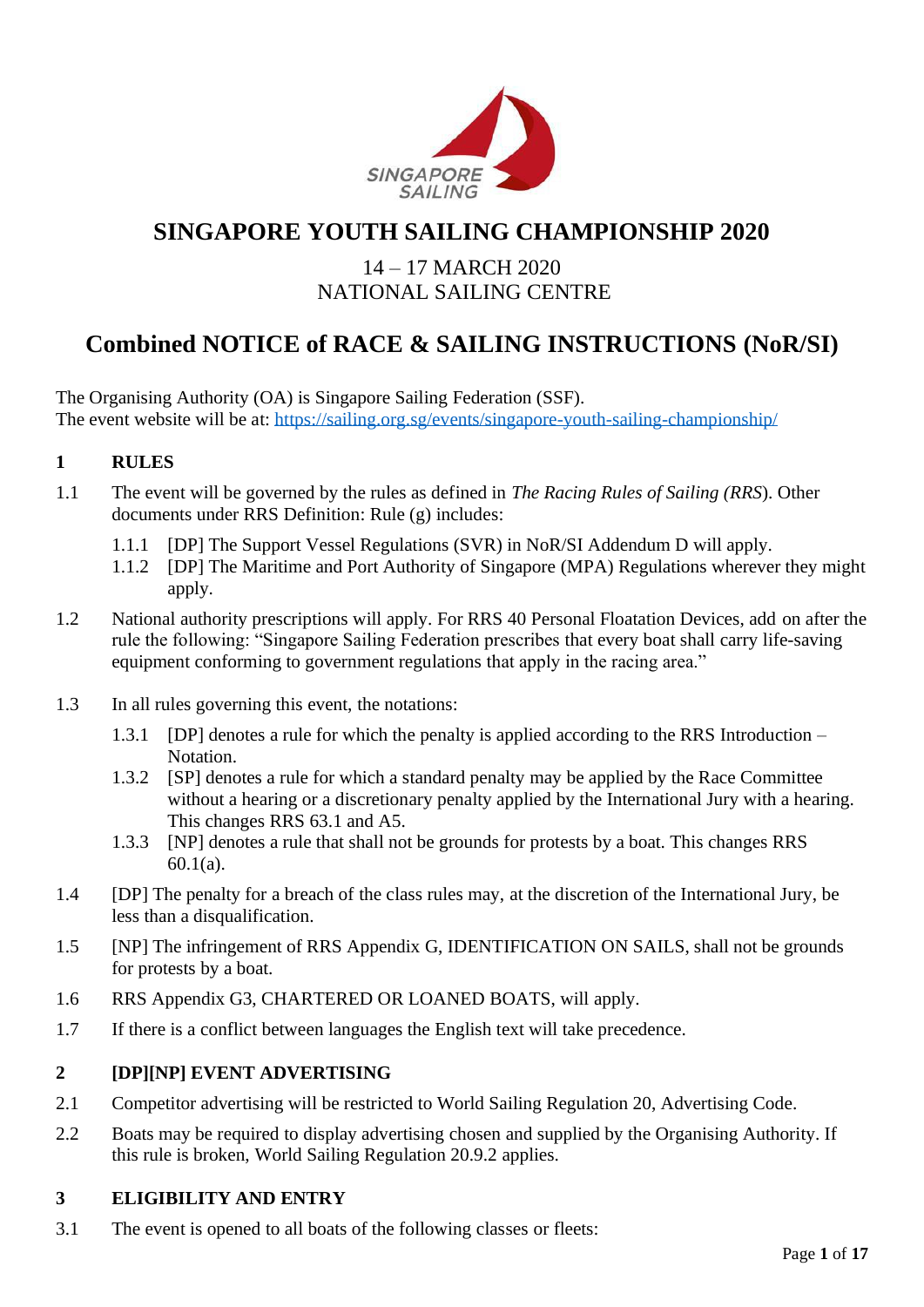| Event                            | <b>Class</b>                 | Age                   |
|----------------------------------|------------------------------|-----------------------|
|                                  | Optimist                     | Born in 2005 or later |
| Junior Single-handed Dinghy      | Laser 4.7                    | Born in 2003 or later |
| Youth Single-handed Dinghy       | <b>Laser Radial</b>          | Born in 2002 or later |
| <b>Youth Double-handed Skiff</b> | 29er                         | Born in 2002 or later |
| Youth Double-handed<br>Multihull | Nacra 15                     | Born in 2002 or later |
| Junior Windsurfer                | Techno 293 (7.8m or smaller) | Born in 2004 or later |
| Youth Windsurfer                 | Techno $293$ Plus $(8.5m)$   | Born in 2002 or later |

- 3.2 [NP] All Singaporean competitors are required to have at least an Opti-Racer certification or a Dinghy Proficiency Level 1 for One Person Dinghy competitors, and Two Person Dinghy competitors will require at least a Dinghy Proficiency Level 2. Windsurfers will require at least a Windsurfing Proficiency Level 1. Foreign competitors are required to have similar proficiency certifications.
- 3.3 [NP] For the Optimist class, it is the responsibility of the competitors to participate in the correct fleet corresponding to their National Ranking. No ranking points will be awarded to a competitor who participates in the incorrect fleet. International entrants who are not listed in the national ranking will be allocated to the Gold or Silver Fleet at the Organising Authority's discretion.
- 3.4 The Organising Authority may cancel a class from racing if a minimum of three entries has not been received before the final registration day for the event. Competitors of cancelled classes will be notified of any cancellation by email and posting on the event website. The entry fees for cancelled classes will be refunded.
- 3.5 Eligible boats may enter by completing the electronic online form via the link below before the closing date, 7 March 2020. Late entries after the closing date may be accepted at the discretion of the Organising Authority.

<https://singaporesailing.eventsmart.com/events/singapore-youth-sailing-championship-2020>

3.6 The required entry fees are as follows:

|                      | <b>Entry Fee</b> |                        |  |
|----------------------|------------------|------------------------|--|
| Category             | By 22 Feb 2020   | 23 Feb to 7 March 2020 |  |
| Single-handed Events | \$95             | \$140                  |  |
| Double-handed Events | \$185            |                        |  |

## **4 [DP][NP] INSURANCE**

- 4.1 Each participating boat shall be insured with an adequate and valid third-party liability coverage.
- 4.2 The Organising Authority is not responsible for verifying the status or validity of certificates.

## **5 DISCLAIMER OF LIABILITY**

Competitors participate in the event entirely at their own risk. See RRS 4, Decision to Race. The Organising Authority, or any other race officials and volunteers, will not accept any liability for material damage or personal injury or death sustained in conjunction with or prior to, during, or after the event.

## **6 [DP][NP] MEDIA RIGHTS, CAMERAS AND ELECTRONIC EQUIPMENT**

6.1 By participating in this event, competitors and their support persons automatically grant to the Organising Authority and any event sponsors, the right in perpetuity to make, use, and show, from time to time at their discretion, any motion pictures and live, taped or filmed television and other reproductions of them during the period of the event without compensation.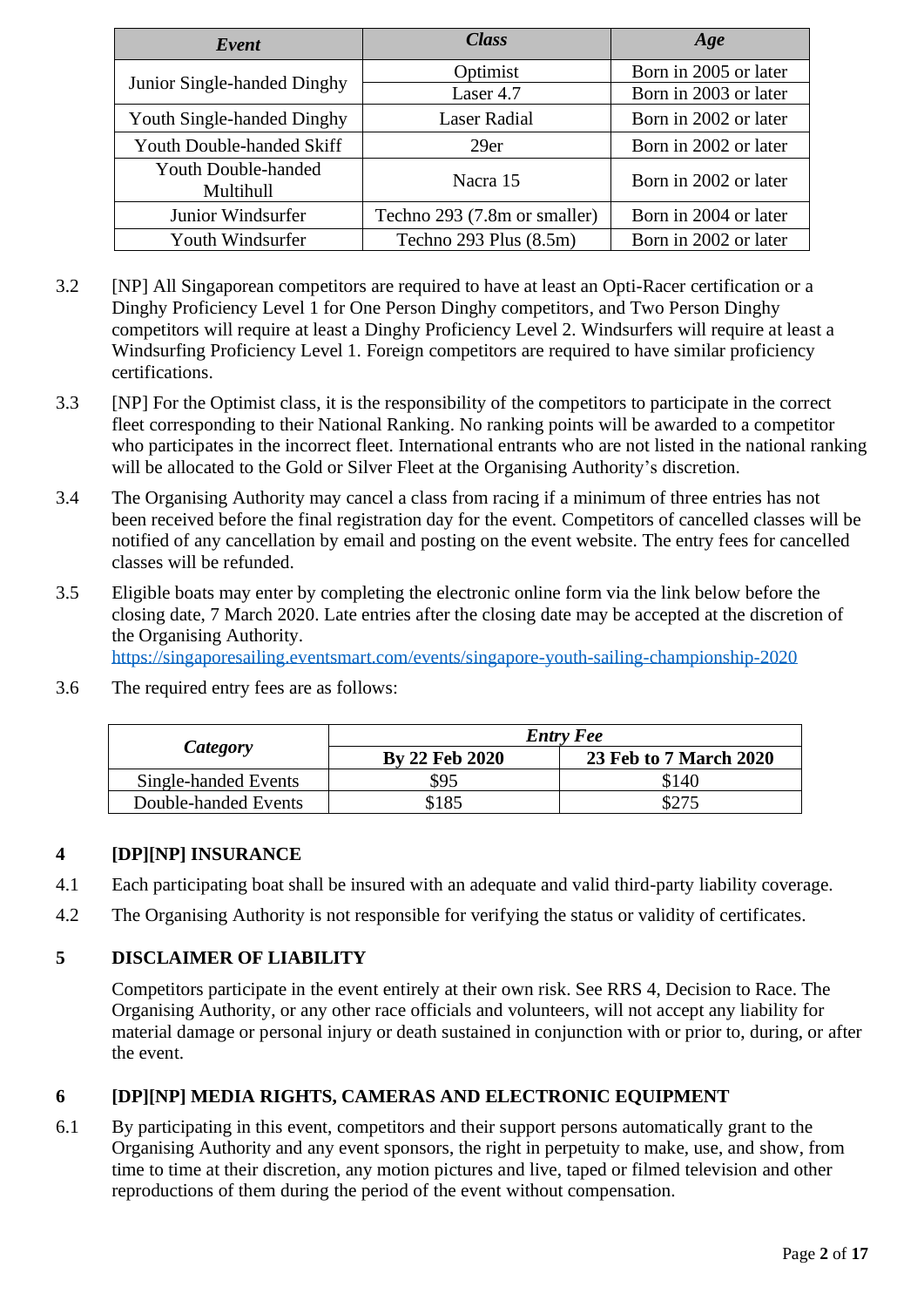- 6.2 Boats may be required to carry cameras, sound equipment or positioning equipment as specified by the Organising Authority. Information from such equipment shall not be used by a boat as evidence in a hearing. This changes RRS 63.6.
- 6.3 The equipment provided, once placed on the boat as instructed by the Organising Authority, shall not be manipulated by the competitor or the support person in any way, except when so required by the Organising Authority.
- 6.4 Competitors and their support persons may be required for media interviews during the period of the event.

## **7 [DP] CODE OF CONDUCT**

- 7.1 Competitors and support persons shall comply with any reasonable request from an event official.
- 7.2 Boats not racing shall avoid the area where boats are racing and any race official vessels.
- 7.3 Boats that are on a Course Area to which they are not assigned shall avoid the area where boats are racing and any race official vessels.

## **8 [DP][NP] SAFETY REGULATIONS**

- 8.1 All competitors shall wear personal floatation devices at all times while afloat, except briefly while changing or adjusting clothing, or personal equipment. Wet suits, dry suits and trapeze harnesses are not personal floatation devices. This changes RRS 40.
- 8.2 [SP] Check-Out and Check-In Procedures:
	- 8.2.1 Before launching on each scheduled racing day, a competitor from each boat shall individually Check-Out, by personally signing on the forms provided outside the Race Office. This also applies when boats are relaunched after returning ashore following the application of NoR/SI 8.4.
	- 8.2.2 Upon returning to shore after racing, a competitor from each boat shall individually Check-In, by personally signing on the forms provided outside the Race Office, as soon as possible but no later than the protest time limit. This also applies when boats return ashore following the application of NoR/SI 8.4.
- 8.3 A boat that retires from a race shall notify the Race Committee as soon as possible before leaving the Course Area.
- 8.4 When flags AP over H or N over H are displayed from a Race Committee vessel in their respective Course Area, all boats in that Course Area shall immediately return ashore and wait there for further information. This changes race signals AP over H and N over H.

## **9 COMMUNICATIONS WITH COMPETITORS**

- 9.1 Notices to competitors will be posted on the Official Notice Board (ONB) located at the multipurpose hall at National Sailing Centre. Notices may also be posted online at [https://sailing.org.sg/events/singapore-youth-sailing-championship/.](https://sailing.org.sg/events/singapore-youth-sailing-championship/) Failure to access a notice on the event website will not be grounds for redress. This changes RRS 62.1(a).
- 9.2 Any change to the sailing instructions will be posted at least 30 minutes before the displaying of flag D on the day it will take effect, except that any change to the schedule of races will be posted no later than 30 minutes after the end of the latest protest time limit on the day before it will take effect.
- 9.3 Signals made ashore will be displayed on the official flagstaff located at the boat park of National Sailing Centre. When a visual signal is displayed over a Course Area, fleet or division flag, the signal applies only to that area, fleet or division. This changes the Race Signals preamble.
- 9.4 When flag AP is displayed ashore, "1 minute" is replaced with "not less than 30 minutes" in the race signal AP. This changes RRS Race Signals.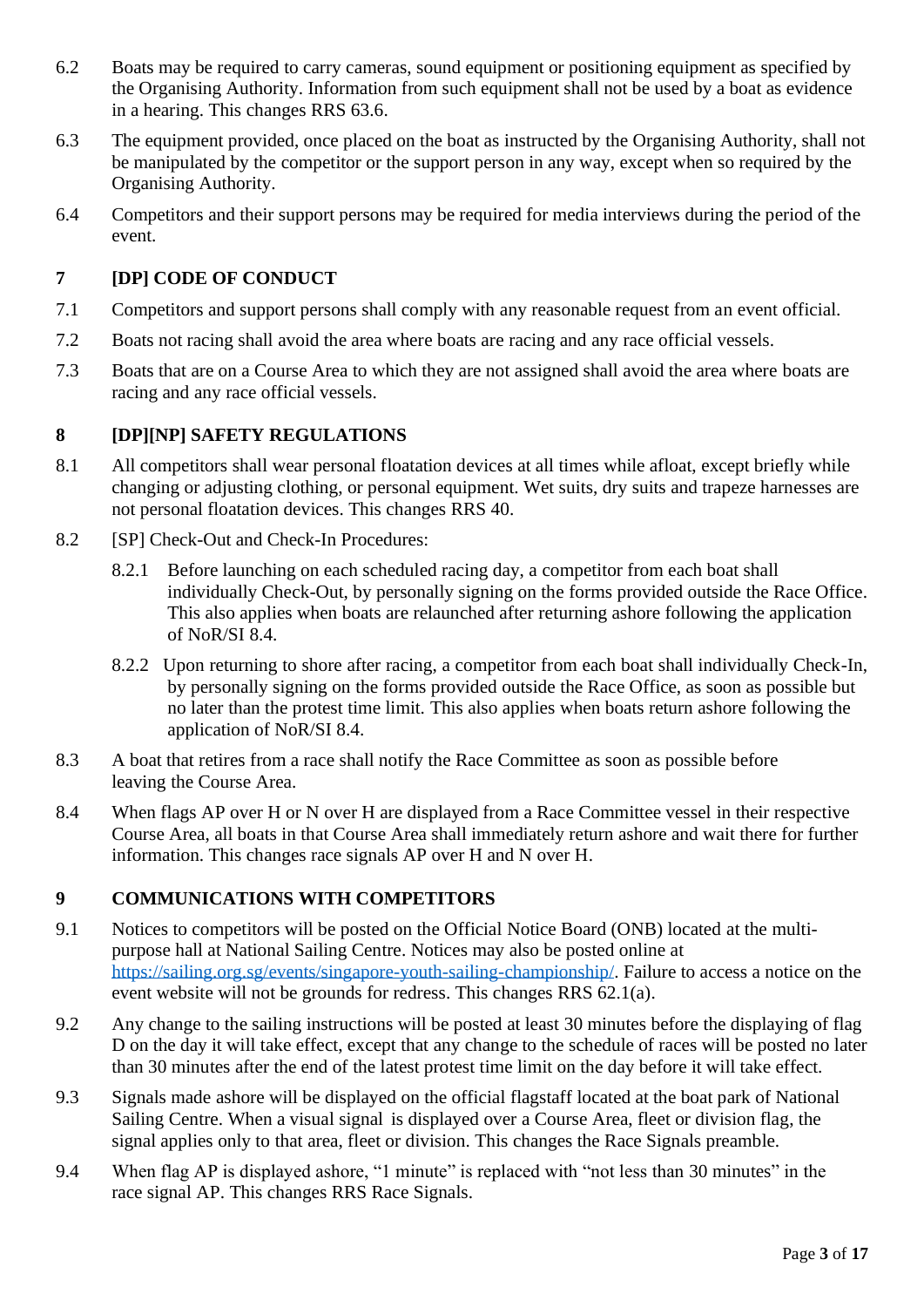9.5 [SP][NP] Flag D with one sound means: "The warning signal will not be made before the scheduled time or less than 30 minutes after flag D is displayed, whichever is later. Boats shall not launch until this signal is made."

## **10 [NP] FORMAT**

- 10.1 The event will consist of a Single Series. If a class or fleet would be split into divisions, the event would consist of an Opening Series. The Opening Series for those classes/fleets will be split into a Qualifying Series and a Final Series. The decision to split a class/fleet into divisions is solely at the discretion of the Organising Authority. This decision will not be grounds for a request for redress. This changes RRS 62.1(a).
- 10.2 Qualifying Series (if any)
- (a) Boats will be assigned to Yellow and Blue divisions of, as nearly as possible, equal size. Initial assignments will be made by sorting in alphabetical order of national letters and then by numerical order of sail number. Boats in the sorted list will be allocated to divisions according to the pattern shown in the table below. Initial assignments will be posted by 2 hours before the scheduled time of the first race affected.

| <b>Rank in series</b> | <b>Division assignment</b> |
|-----------------------|----------------------------|
| First                 | Yellow                     |
| Second                | Blue                       |
| Third                 | Blue                       |
| Fourth                | Yellow                     |
| Fifth                 | Yellow                     |
| Sixth                 | Blue                       |
| Seventh               | Blue                       |
| Eighth                | Yellow                     |
| And so on             |                            |

- (b) Boats will be reassigned to divisions after each day of racing, provided that two or more races have been completed by all divisions. If all divisions have completed the same number of races, boats will be reassigned on the basis of their ranks in the series. If all divisions have not completed the same number of races, the series scores for reassignment will be calculated for those races, numbered in order of completion, completed by all divisions. Reassignments will be made following the table in  $10.2(a)$ .
- (c) Assignments will be based on the ranking available at 2100h that day regardless of protests or requests for redress not yet decided.
- (d) If all divisions have not completed the same number of races by the end of a day, the divisions with fewer races will continue racing the following day until all divisions have completed the same number of races. All boats will thereafter race in the new divisions.
- 10.3 Final Series (if any)
- (a) A Final Series will be scheduled for all classes with 4 or more Qualifying Series races completed.
- (b) Boats will be assigned to the Gold A and Gold B divisions on the basis of their ranks in the Qualifying Series. The Final-Series divisions will have, as nearly as possible, equal number of boats. If not possible, Gold A will have the larger division. Boats with the best Qualifying-Series ranks will race all Final-Series races in the Gold A division, boats with the next-best Qualifying-Series ranks will race in the Gold B division.
- (c) Any recalculation of Final Series ranking after boats have been assigned to the Gold A division will not affect the assignments except that a redress decision may promote a boat to a higher division.
- (d) Assignments to the Final Series will be posted by 2 hours before the scheduled time of the first race affected. The International Jury has the right to extend this timing.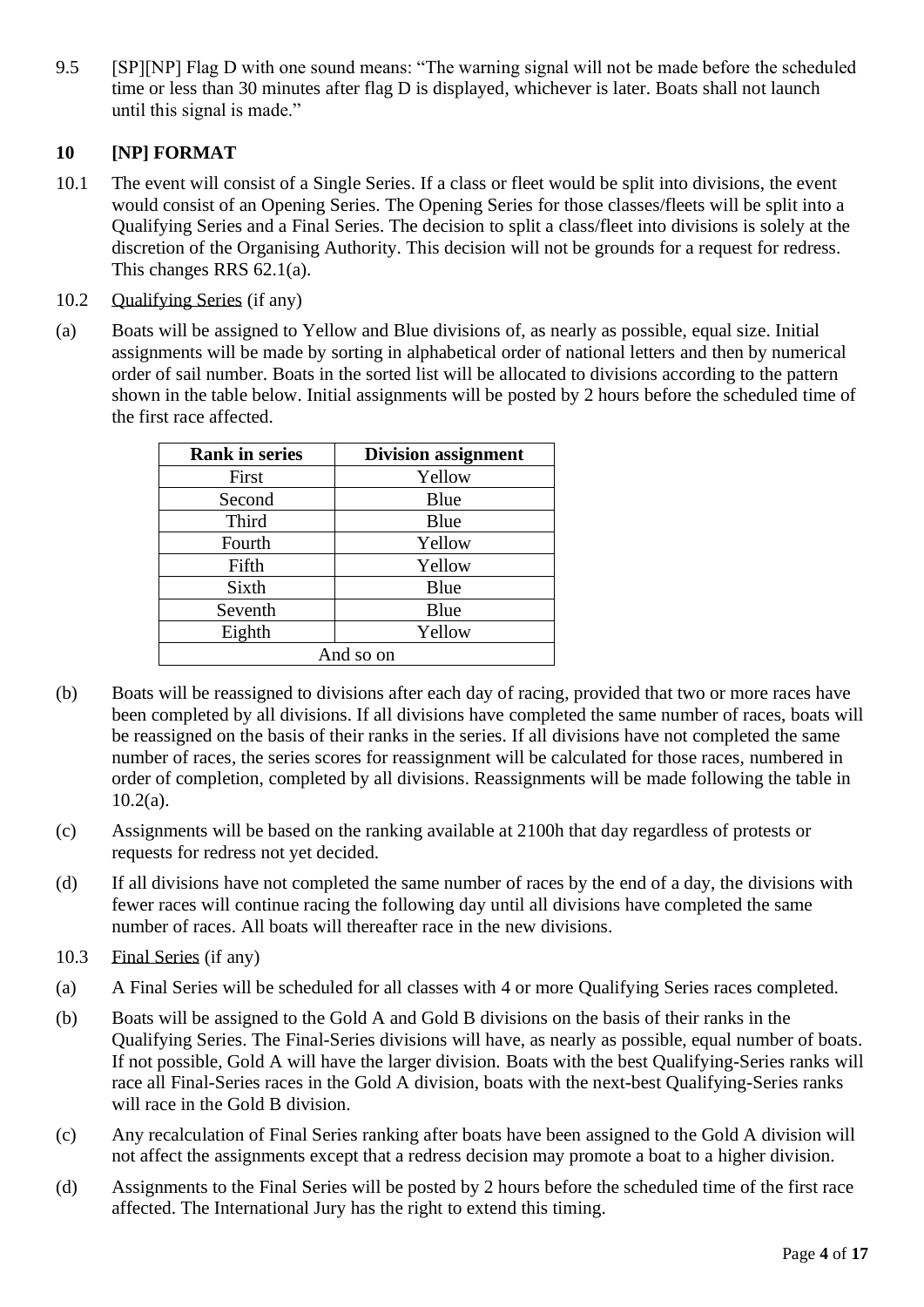10.4 [DP] Boats in the Optimist Gold Fleet shall display a purple ribbon if the fleet is racing only a Single Series. If a class/fleet will race a Qualifying and Final Series, boats shall display a coloured ribbon corresponding to the colour of her division during the Qualifying Series. In the Final Series, boats shall display a purple ribbon if they are in the Gold A division and a pink ribbon if they are in the Gold B division. Boats in the Optimist class shall attach their ribbon to the uppermost point of the sail in a manner that will make it conspicuously displayed at any time. Ribbons are available at the Race Office desks upon Checking-Out (see NoR/SI (8.2.1)).

## **11 SCHEDULE**

## 11.1 The schedule of activities will be as follows:

| <b>Date</b>   | <b>Time</b> | <b>Activity</b>                                          | <b>Location</b>       |
|---------------|-------------|----------------------------------------------------------|-----------------------|
|               | 1000h       | Coaches, Team Leaders and<br><b>Competitors Briefing</b> | <b>NSC</b> Auditorium |
| 14 March 2020 | 1200h       | First possible warning signal                            | Racing Area           |
| 15 March 2020 | 1000h       | <b>Coaches and Team Leaders</b><br><b>Briefing</b>       | <b>NSC</b> Auditorium |
|               | 1200h       | First possible warning signal                            | Racing Area           |
| 16 March 2020 | 1000h       | Coaches and Team Leaders<br><b>Briefing</b>              | <b>NSC</b> Auditorium |
|               | 1200h       | First possible warning signal                            | Racing Area           |
|               | 1000h       | <b>Competitors Briefing</b>                              | <b>NSC</b> Auditorium |
| 17 March 2020 | 1030h       | Beach Clean Up                                           | Beach Area            |
|               | 1200h       | First possible warning signal                            | Racing Area           |

The prize presentation will commence as soon as possible after any pertinent protest or redress hearings affecting the order of prizes.

11.2 Number of Races:

| <b>Class</b>                 | <b>Total number of races</b> | Races per day   |
|------------------------------|------------------------------|-----------------|
| <b>Optimist Gold Fleet</b>   | 12                           | Not more than 4 |
| <b>Optimist Silver Fleet</b> | 9                            | Not more than 3 |
| Laser 4.7                    |                              |                 |
| <b>Laser Radial</b>          |                              |                 |
| 29er                         | 12                           | Not more than 4 |
| Nacra 15                     |                              |                 |
| Techno 293 (7.8m or smaller) |                              | Not more than 3 |
| Techno 293 Plus $(8.5m)$     |                              |                 |

11.3 On the last scheduled day of racing, no warning signal will be made after 1600h.

## **12 CLASS/FLEET FLAGS**

12.1 Class or fleet flags will be as follows:

| <b>Class/Fleet</b>             | <b>Description</b>             | <b>Background Colour</b> |
|--------------------------------|--------------------------------|--------------------------|
| Optimist (Gold Fleet)          | Optimist class insignia (Blue) | Yellow                   |
| <b>Optimist (Silver Fleet)</b> | Optimist class insignia (Red)  | White                    |
| Laser 4.7                      | Laser class insignia (Red)     | Green                    |
| Laser Radial                   | Laser class insignia (Red)     | Yellow                   |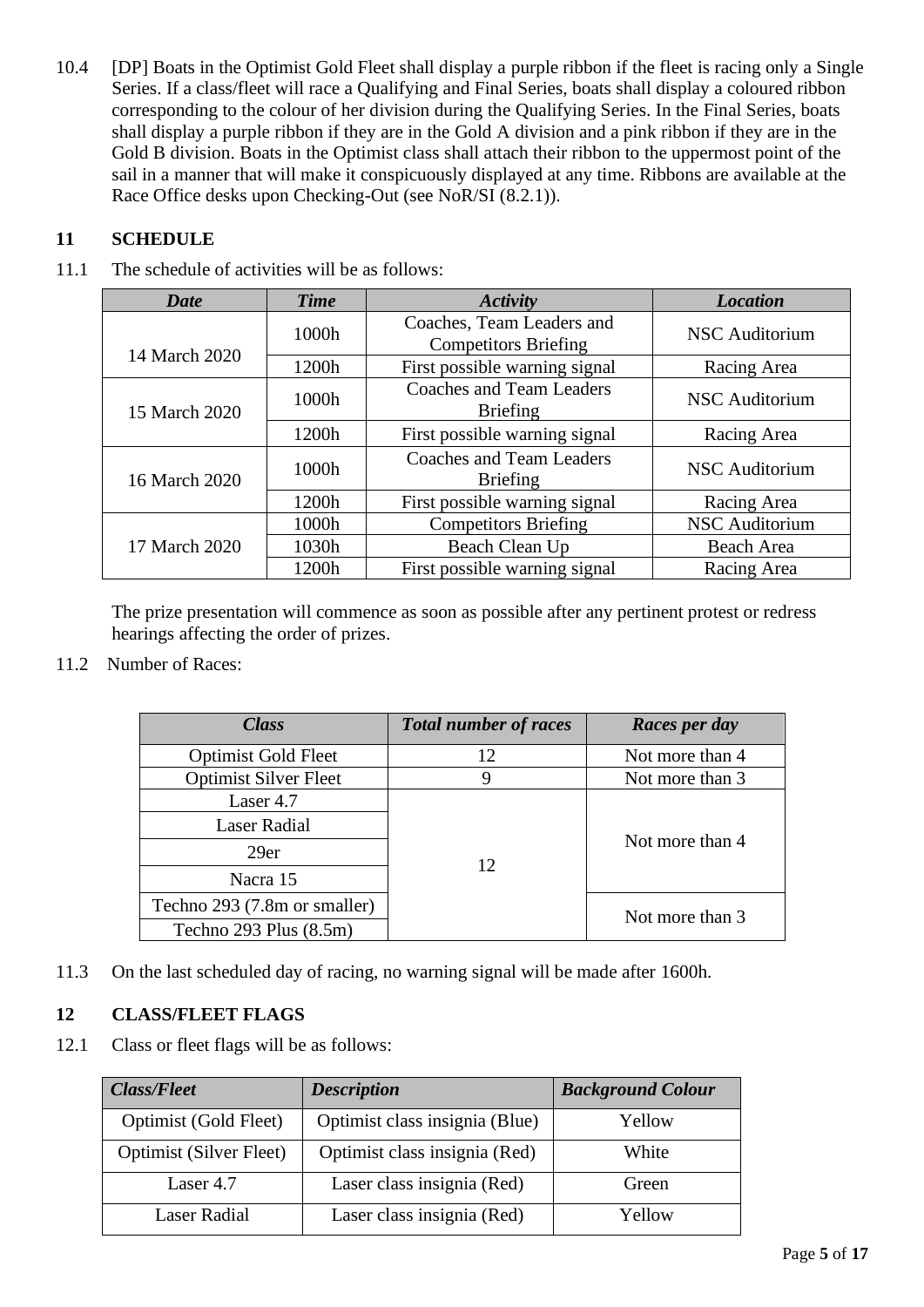| 29er       | Code Flag 'E'             | -      |
|------------|---------------------------|--------|
| Nacra 15   | Code Flag $K'$            |        |
| Techno 293 | Techno 293 class insignia | Yellow |

- 12.2 If a class or fleet is split into divisions:
- (a) During the Qualifying Series, the applicable class or fleet flag will be displayed with Numeral Pennant 1 for the Yellow division and Numeral Pennant 2 will be displayed for the Blue division.
- (b) During the Final Series, the applicable class or fleet flag will be displayed with Numeral Pennant 1 for the Gold A division and Numeral Pennant 2 will be displayed for the Gold B division.

### **13 EVENT VENUE AND COURSE AREA ASSIGNMENTS**

- 13.1 The event venue will be hosted at the Singapore Sailing Federation, National Sailing Centre, which is located at: 1500 East Coast Parkway, National Sailing Centre, Singapore 468963.
- 13.2 NoR/SI Addendum A shows the location of the racing area and the assignment of classes or fleets to the Course Areas.

#### **14 THE COURSES AND MARKS**

- 14.1 The diagrams in NoR/SI Addendum B show the courses, the course designations, the approximate angles between legs, the order in which marks are to be passed, and the side on which each mark is to be left.
- 14.2 No later than the warning signal, the Race Committee starting vessel will display a board designating the course to be sailed and, except for the windsurfing classes, the approximate compass bearing of the first leg.
- 14.3 To change the next leg of the course, the Race Committee will (a) lay a new mark, (b) move the finishing line, or (c) move the leeward gate. When a new mark is laid, the original mark will be removed as soon as possible. When in a subsequent change a new mark is replaced, it will be replaced by an original mark.

| Course<br><b>Area</b>         | Marks 1, 2, 3s/3p, 4s/4p   | New<br><b>Mark</b> | <b>Starting</b><br><b>Marks</b>                     | <b>Finishing Marks</b>              |
|-------------------------------|----------------------------|--------------------|-----------------------------------------------------|-------------------------------------|
| Alpha<br>&<br><b>Charlie</b>  | <b>Yellow Conical Buoy</b> | White              | Race<br>Committee<br>Vessel and<br>Red Oval<br>Buoy | Race Committee                      |
| <b>Bravo</b><br>(Opti Gold)   | <b>Orange Conical Buoy</b> | Teardrop<br>Buoy   | Race                                                | <b>Vessel and Blue Oval</b><br>Buoy |
| <b>Bravo</b><br>(Opti Silver) | Red Oval Buoy              |                    | Committee<br>Vessels                                |                                     |

14.4 Marks will be as follows:

- 14.5 For the Optimist class, the waiting area windward boundary marks will be two small pink teardrop buoys.
- 14.6 If only one gate mark is in position, that mark shall be rounded to port.

#### **15 THE START**

- 15.1 The starting line will be between a staff displaying an orange flag on the Race Committee vessel at the starboard end and either
	- (a) the course side of the port-end starting buoy, or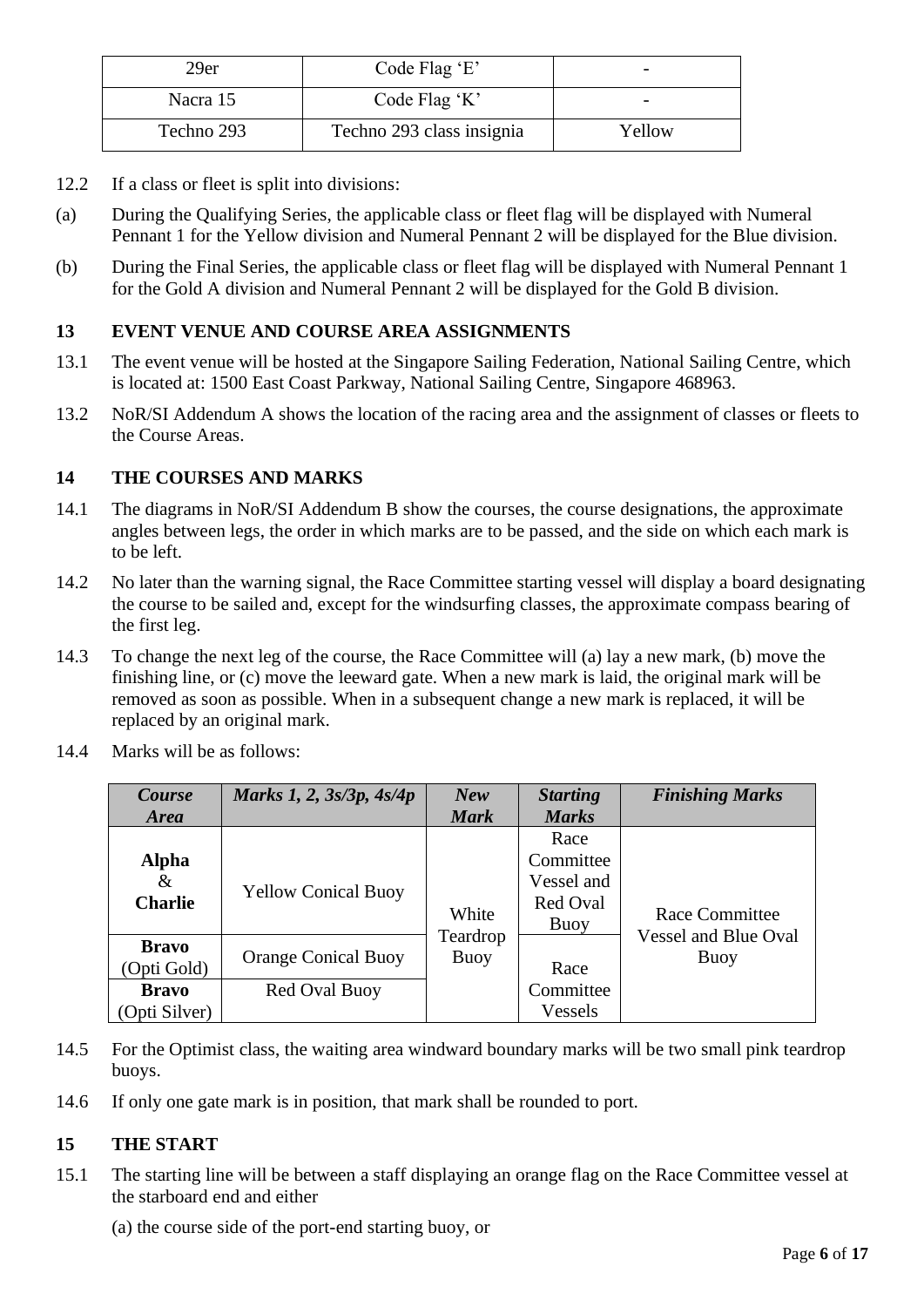(b) a staff displaying an orange flag on the Race Committee vessel at the port end.

- 15.2 [DP][NP] Boats whose warning signal has not been made shall avoid the starting area during the starting sequence for other races and shall stay 50 metres away from boats that are starting or manoeuvring around the starting area to prepare for the start. For the Optimist class, when the warning signal for the first fleet has been made, boats from the other fleet shall be in the waiting area. Boats may approach the starting line after the start of the previous fleet.
- 15.3 A boat that does not start within 4 minutes after her starting signal will be scored Did Not Start (DNS) without a hearing. This changes RRS A4 and A5.
- 15.4 To alert boats that a race or sequence of races will begin soon, the orange starting line flag will be displayed with one sound at least five minutes before a warning signal is made.

## **16 THE FINISH**

- 16.1 The finishing line will be between a staff displaying a blue flag on the Race Committee vessel and the course side of the nearby finishing buoy.
- 16.2 [DP] When boats are finishing, boats who have finished shall avoid the finishing area, keeping well clear of all boats racing, and shall not act to interfere with a boat that has not finished.

## **17 PENALTY SYSTEM**

- 17.1 RRS Appendix P, Special Procedures for RRS 42, will apply as changed by NoR/SI 17.2.
- 17.2 RRS P2.3 will not apply and RRS P2.2 is changed so that it will apply to any penalty after the first one.
- 17.3 Penalties for breaches of rules marked [SP] will be 10% of the score for Did Not Finish (DNF) for each infringement, rounded to the nearest whole number (0.5 rounded upward). The scores of other boats shall not be changed; therefore, two boats may receive the same score. However, the penalty shall not cause the boat's score to be worse than the score for DNF. The Race Committee may protest a boat when they consider the standard penalty to be inappropriate. A boat that has been penalised with a standard penalty can neither be protested for the same incident by another boat nor can another boat request redress for this Race Committee action. This changes RRS 60.1, 63.1 and A5. See NoR/SI 19.9 for the scoring procedures of the [SP].
- 17.4 For the Optimist class, a graded penalty system in NoR/SI Addendum C will apply.

## **18 TIME LIMITS AND TARGET TIMES**

18.1 The time limits and target times in minutes are as follows:

| Class/Fleet/<br><b>Division</b> | <b>Time limit</b> | Mark 1 time<br>limit | <b>Finishing</b><br>window | <b>Target time</b> |
|---------------------------------|-------------------|----------------------|----------------------------|--------------------|
| Laser 4.7 and<br>Radial         | 60                | 25                   | 20                         | 45                 |
| Optimist (Gold)                 | 60                | 25                   | 20                         | 45                 |
| Optimist (Silver)               | 60                | 25                   | 20                         | 40                 |
| 29er & Nacra 15                 | 45                | 15                   | 15                         | 35                 |
| Windsurfing                     | 40                | 15                   | 15                         | 25                 |

- 18.2 If no boat has passed Mark 1 within the Mark 1 time limit the race will be abandoned.
- 18.3 Failure to meet the target time will not be grounds for redress. This changes RRS 62.1(a).
- 18.4 For all classes except for Optimist and Laser 4.7, boats failing to finish within the time stated in the finishing window after the first boat sails the course and finishes will be scored Did Not Finish (DNF) without a hearing. This changes RRS 35, A4 and A5.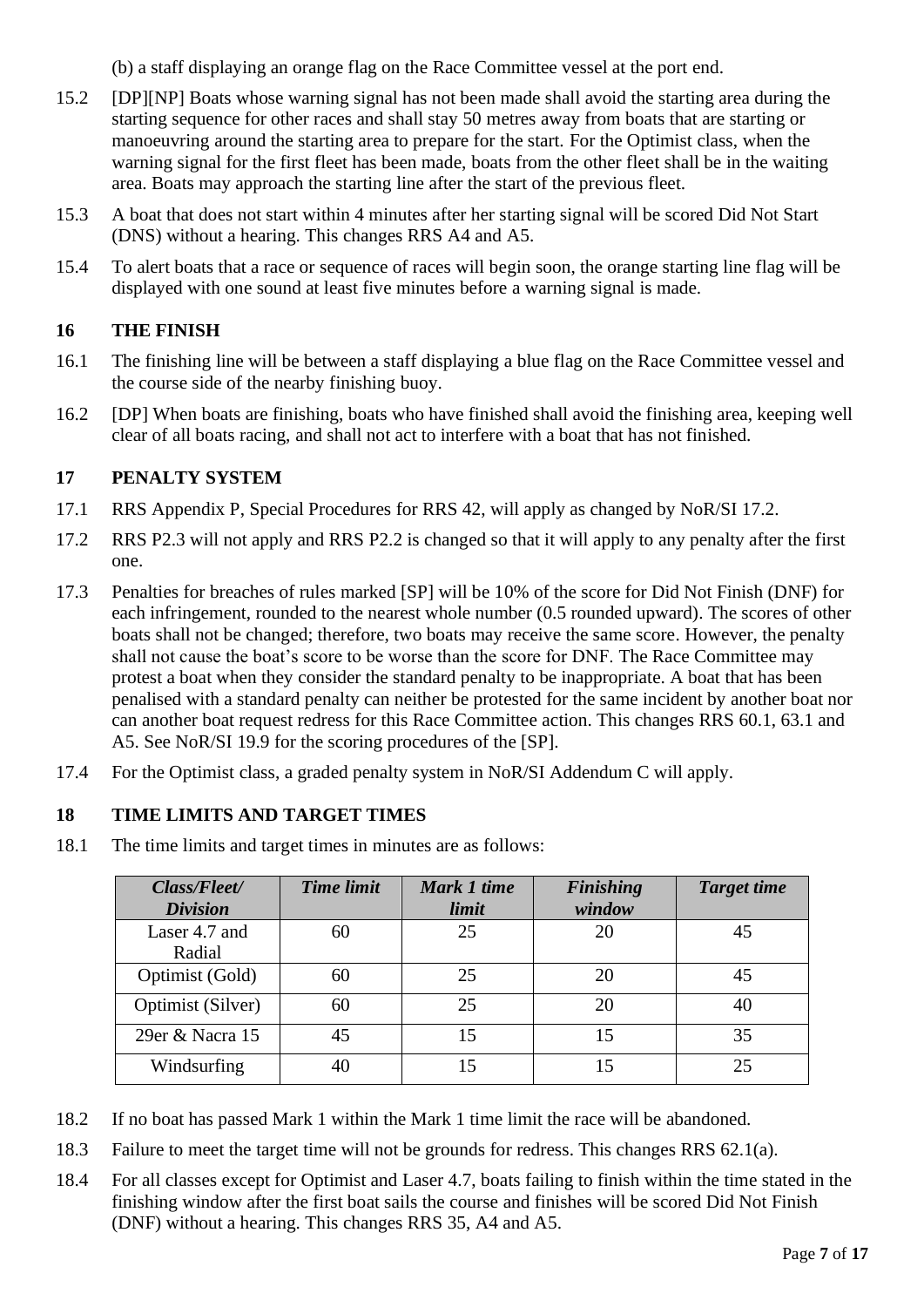18.5 For Optimist and Laser 4.7 only, boats still racing after the finish windows closes after the first boat sails the course and finishes, and not thereafter retiring, being penalised or given redress, will be scored Time Limit Expired (TLE), without a hearing. This changes RRS 35, A4, A5 and A11.

## **19 SCORING**

- 19.1 The Low Point System of RRS Appendix A will apply. RRS B8 is deleted.
- 19.2 One race is required to be completed to constitute the event.
- 19.3 When fewer than five races have been completed, a boat's event score will be the total of her race scores. When five or more races have been completed, a boat's event score will be the total of her race scores excluding her worst score.
- 19.4 To request correction of an alleged error in posted race or series results, a boat may complete a scoring enquiry form available at the race office or online via the event website. On the last scheduled day of the Qualifying Series, or on the last day of racing, a scoring enquiry shall be delivered no later than 30 minutes after the results had been posted or by the protest time limit, whichever is later.

## 19.5 Scoring TLE as per NoR/SI 18.5

- (a) A boat scored TLE will be scored equal points equal to the number of boats finishing within the time limit plus two points, but not worse than DNF. This changes RRS 35, A4, A5 and A11.
- (b) For a split Qualifying and Final series, a boat scored TLE will be scored the highest TLE score of either the, Yellow or Blue divisions as in the case of the Qualifying Series, Gold A or Gold B divisions as in the case of the Final Series. When neither division has a TLE score, a boat scored TLE will be scored equal points to the score of DNF.
- 19.6 When classes are split into divisions for a Qualifying and Final Series, RRS A4.2 is changed so that the scores are based on the number of boats assigned to the largest division. All race scores from the Qualifying Series will be carried forward to the Final Series.
- 19.7 Once a Final Series has begun, the Gold A division will rank higher than the Gold B division, and so on. However, a boat scored DNE in all races will be ranked in last place overall.
- 19.8 For boats that sailed a Qualifying Series and a Final Series, ties will be broken using RRS A8 but using the scores in the Final Series before using any scores in the Qualifying Series.
- 19.9 Standard penalties [SP] cannot be discarded and will be added to a boat's series score as the event progresses. A separate column titled "SP" on the results sheet will display the total standard penalty count for each boat.

## **20 PROTESTS AND REQUESTS FOR REDRESS**

- 20.1 Add to RRS  $61.1(a)$ , "To inform the Race Committee of the boat(s) being protested, the boat intending to protest shall approach the Race Committee vessel at the finishing line as soon as possible after finishing or retiring, and shall hail the protested boat(s) sail number(s).
- 20.2 Physical protest forms are available from the Race Office. Protests and requests for redress or reopening shall be delivered there or submitted online via the event website, within the appropriate time limit. This changes RRS 61.3 and 62.2.
- 20.3 For each class or fleet, the protest time limit is 60 minutes after the last boat has finished the last race of the day, or the Race Committee signals no more racing today, whichever is later.
- 20.4 Notices will be posted no later than 30 minutes after the protest time limit to inform competitors of hearings in which they are parties or named as witnesses. Hearings will be held in the Jury room located at the second storey of National Sailing Centre, beginning at the time posted.
- 20.5 Notices of protests by the Race Committee, Technical Committee or International Jury will be posted to inform boats under RRS 61.1(b).
- 20.6 A list of boats that have been penalised under Appendix P for breaking RRS 42 will be posted.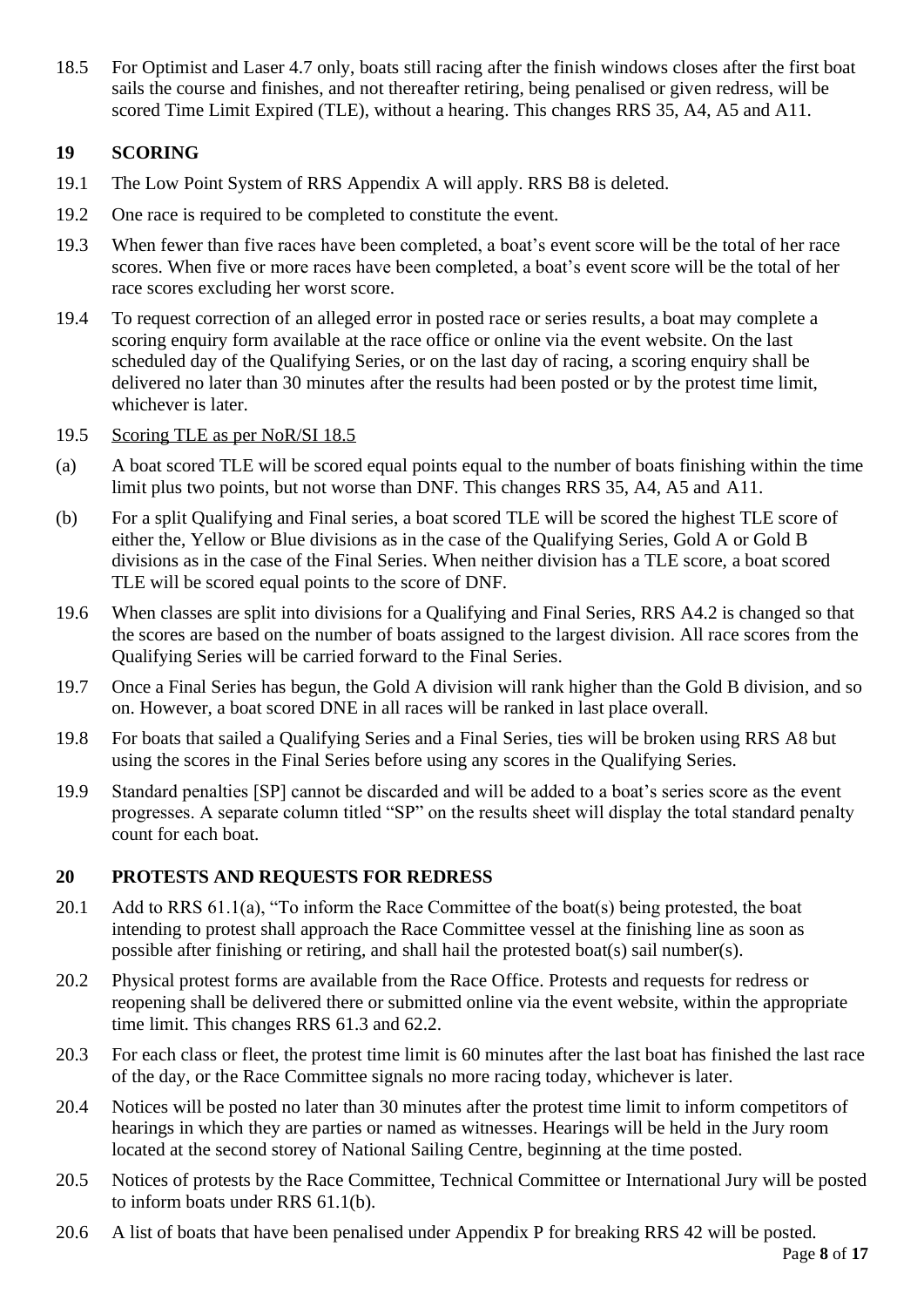- 20.7 On the last day of a series, or on the last scheduled day of racing, a request for redress based on a International Jury decision shall be delivered no later than 30 minutes after the decision was posted. This changes RRS 62.2.
- 20.8 Decisions of the International Jury will be final as provided in RRS 70.5.

## **21 [DP][NP] REPLACEMENT OF CREW OR EQUIPMENT**

- 21.1 Substitution of competitors will not be allowed.
- 21.2 Substitution of damaged or lost equipment will not be allowed unless approved in writing by the Race Committee. Requests for substitution shall be made to the Race Committee at the first reasonable opportunity by completing an Equipment Replacement Request Form at the Race Office or online via the event website.
- 21.3 Repairs or replacements may be made on the water before or between races provided that the Race Committee afloat is notified, and approval granted by the committee before the next race. After the end of the day's racing, the substitution is still subject to the approval of the Race Committee given retrospectively.

#### **22 [DP][NP] EQUIPMENT AND MEASUREMENT CHECKS**

On the water, a boat may be instructed by a Race Committee or Technical Committee to proceed immediately to a designated area for inspection. Ashore, equipment may be inspected or measured at any time.

#### **23 OFFICIAL & SUPPORT VESSELS**

23.1 Official vessels will be identified as follows:

| <b>Vessel</b>          | <b>Identification</b>                                          |
|------------------------|----------------------------------------------------------------|
| Race Committee         | Yellow flag with black letter corresponding to the Course Area |
| Jury/Umpires           | White flag with black letter "J"                               |
| Rescue/Safety          | Pink flag with numbering                                       |
| Media                  | White flag with black letters "MEDIA"                          |
| Principal Race Officer | White flag with black or red letters "PRO"                     |

- 23.2 Support vessels will be identified with a Green flag.
- 23.3 [DP] All support vessels shall comply with the Support Vessel Regulations (SVR) in NoR/SI Addendum D.

#### **24 TRASH DISPOSAL**

Competitors and support persons shall not intentionally put trash in the water. In addition to RRS 55, trash may be placed aboard support or official vessels. The use of 'single-use' plastic bottles or containers on shore or afloat is strongly discouraged.

## **25 [DP][NP] RADIO COMMUNICATION**

Except in an emergency, a boat that is racing shall not make voice or data transmissions and shall not receive voice or data communication that is not available to all boats. Follow the RRS App L 27.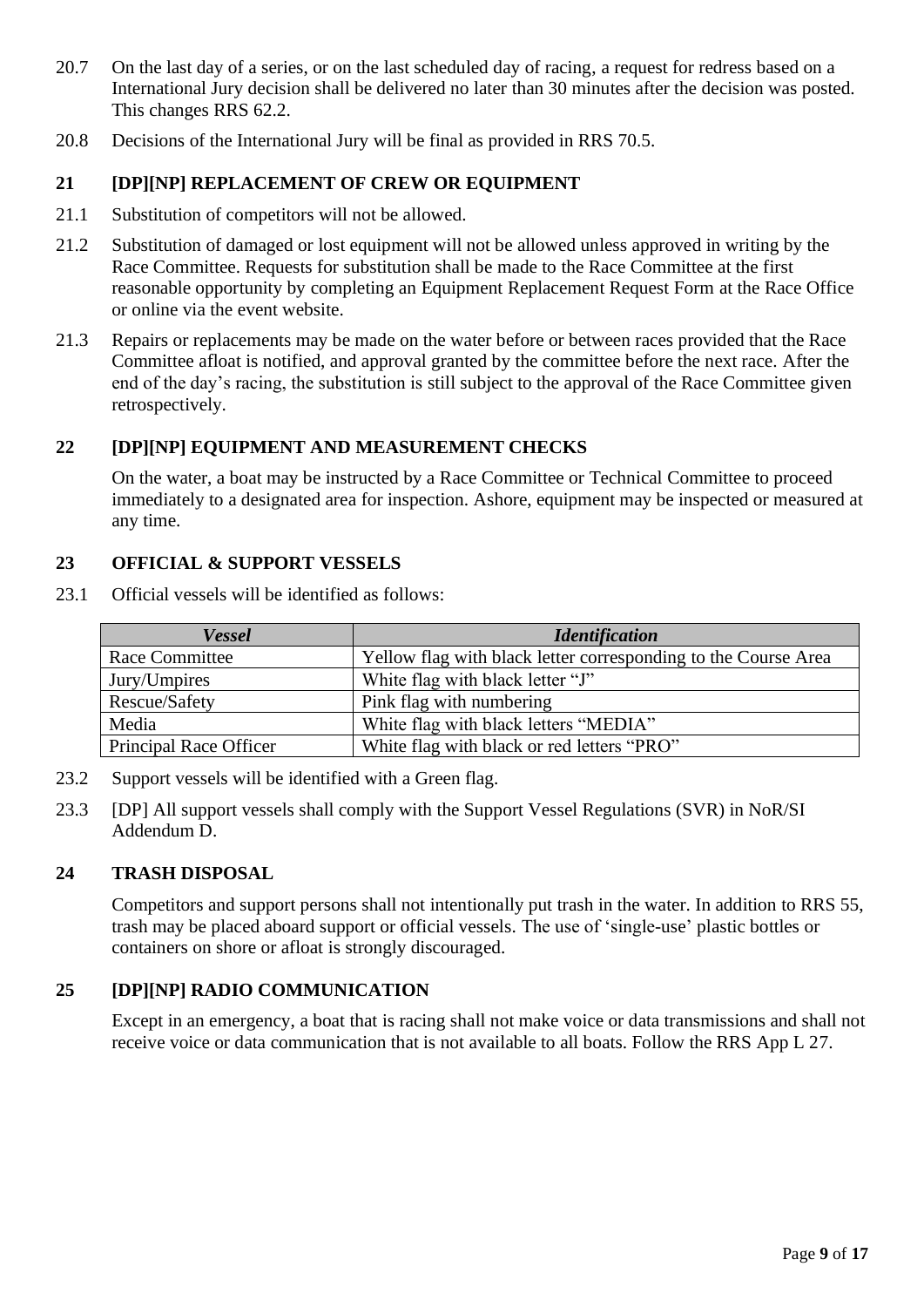## **26 PRIZES**

26.1 Prizes will be given as follows:

| <b>Class/Fleet</b>  | <b>Category</b>                | <b>Prizes</b>  |
|---------------------|--------------------------------|----------------|
|                     | Open                           |                |
|                     | Male                           | $1st$ to $3rd$ |
| Optimist (Gold)     | Female                         |                |
|                     | Junior (Born in 2008 or later) | $1st$ to $5th$ |
|                     | Open                           | $1st$ to $3rd$ |
| Optimist (Silver)   | Male                           | $1st$ to $5th$ |
|                     | Female                         |                |
|                     | Open                           |                |
| <b>Laser Radial</b> | Male                           |                |
|                     | Female                         |                |
| Laser 4.7           | Open                           |                |
|                     | Male                           |                |
|                     | Female                         | $1st$ to $3rd$ |
| 29er                |                                |                |
| Nacra 15            |                                |                |
| Techno 293          | Open                           |                |
| Techno 293+         |                                |                |

26.2 Other prizes may be awarded, such as for sportsmanship, exemplary behaviour and rules compliance during the event, at the discretion of the Organising Authority.

## **27 FURTHER INFORMATION**

Please contact the Singapore Sailing Federation (SSF) for any question regarding this event via the following means:

Tel: 6444 4555 Email: info@singaporesailing.org.sg Website: https://sailing.org.sg/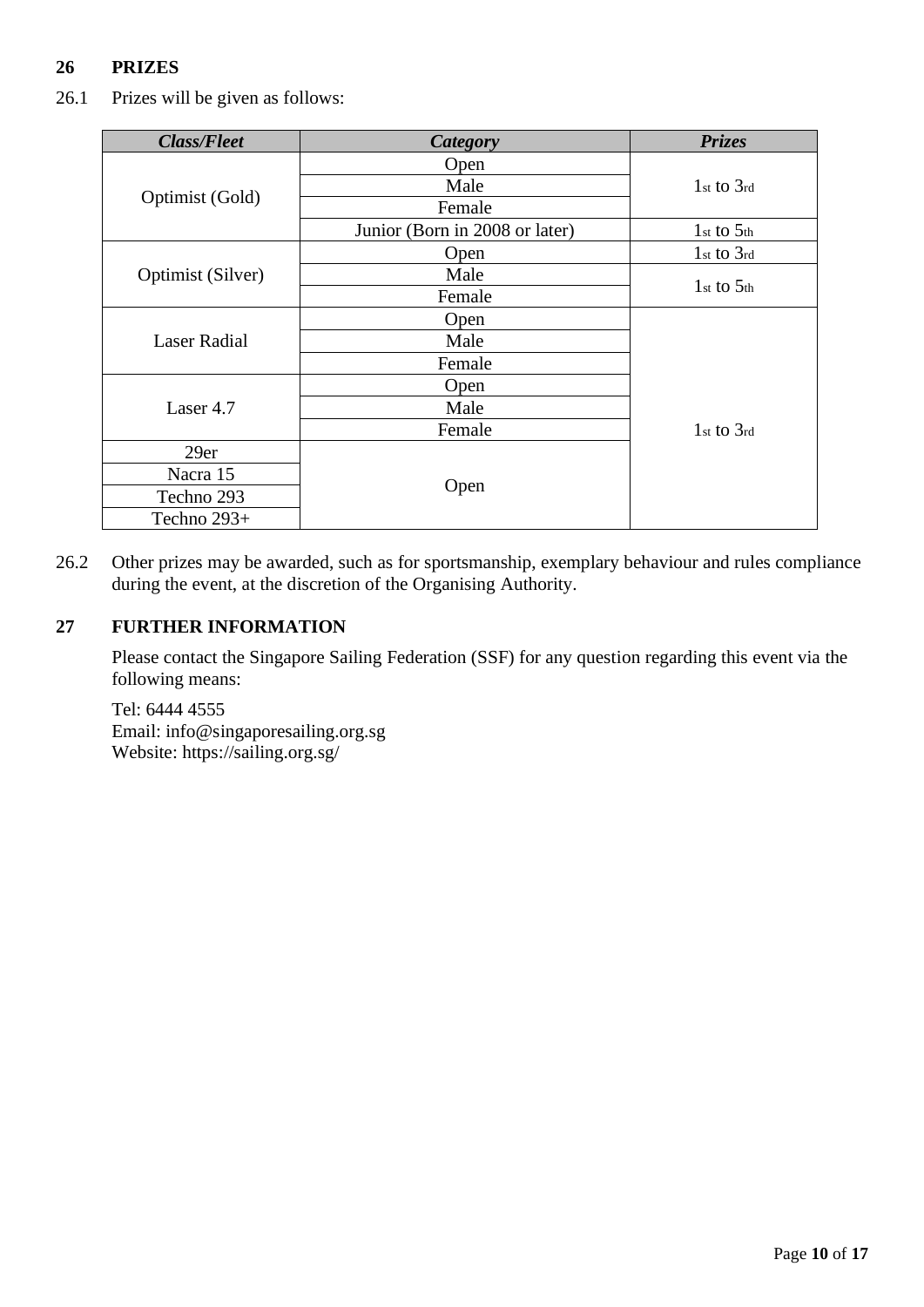# **Addendum A – Racing Area and Course Area Assignments**



| Area Alpha                | <b>Area Bravo</b> | <b>Area Charlie</b> |
|---------------------------|-------------------|---------------------|
|                           |                   | 29er                |
| Laser 4.7<br>Laser Radial | Optimist          | Nacra 15            |
|                           |                   | Techno $293 +$      |
|                           |                   | Techno 293          |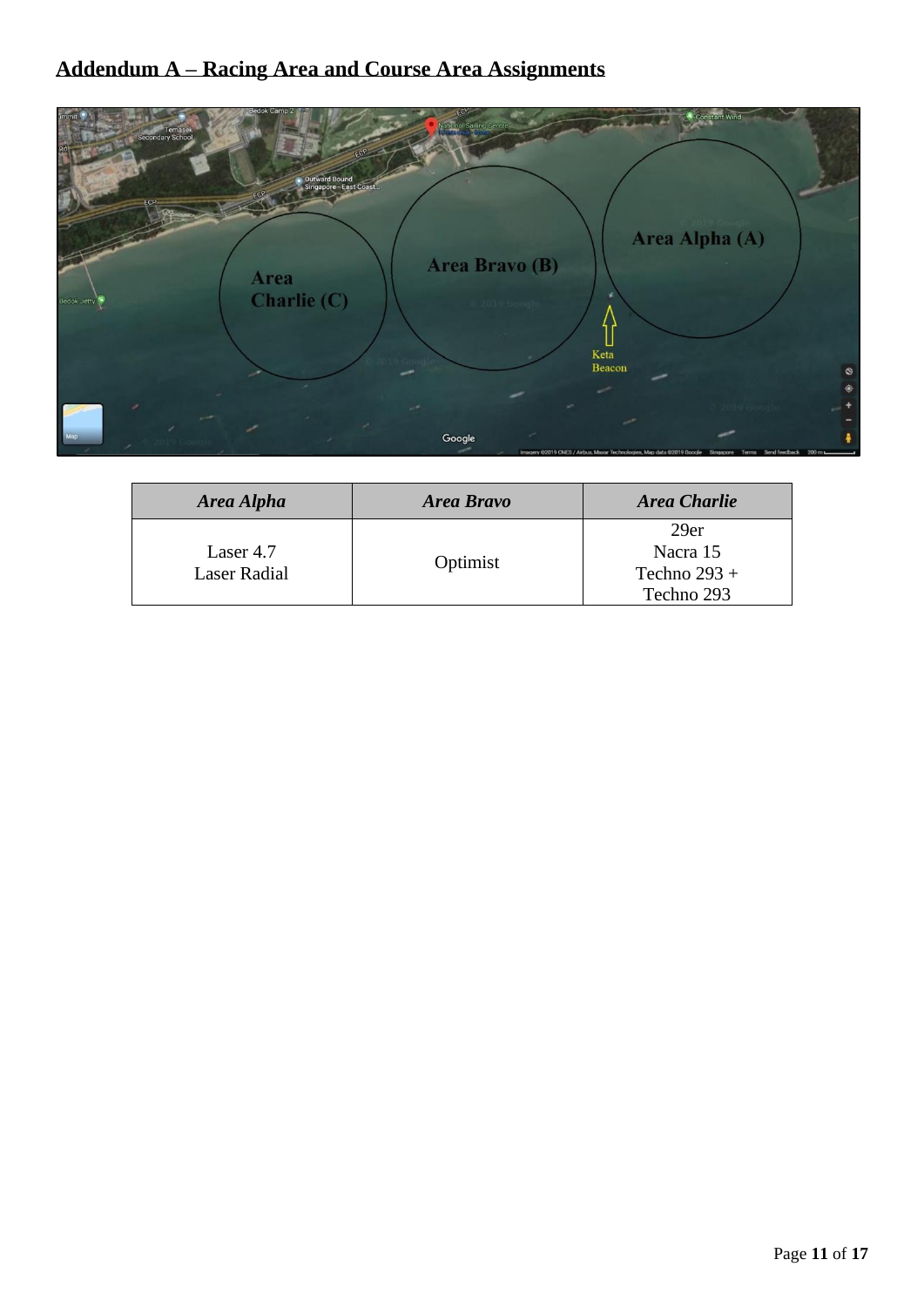





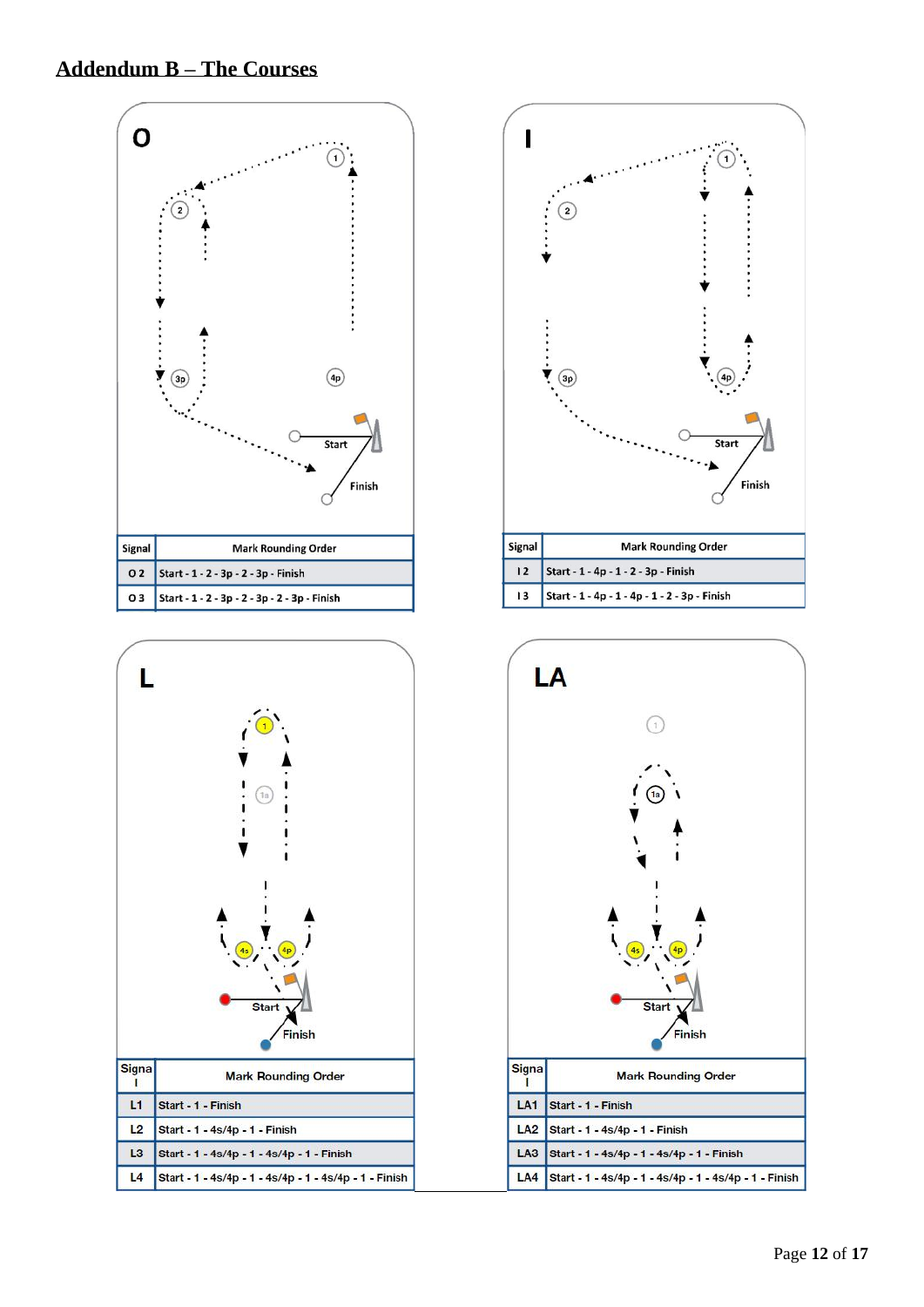**Optimist**



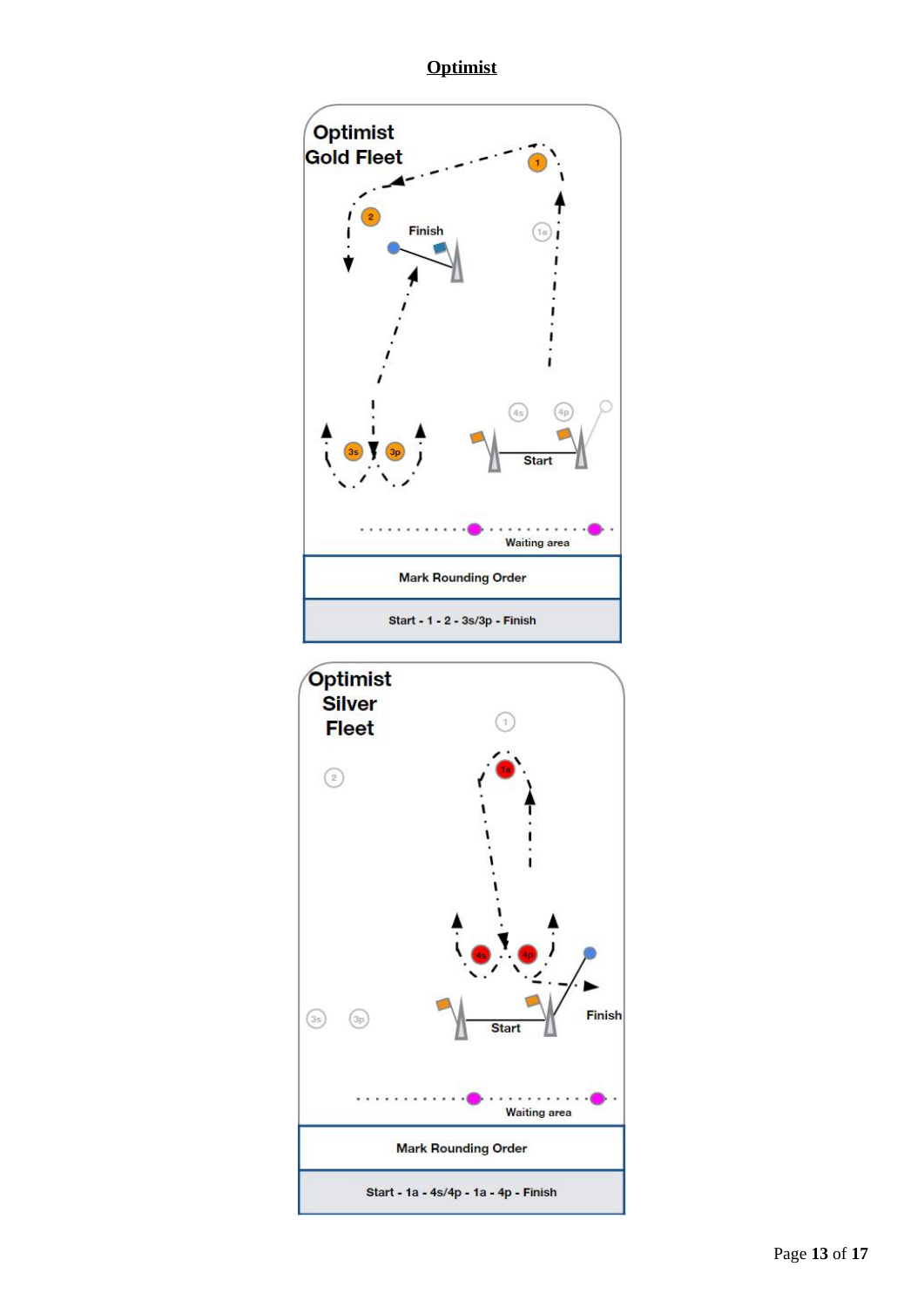## **Addendum C – Optimist Graded Penalty System**

## **Minor Penalties**

*Penalty approximately equal to 5% of fleet*

- Breaches of NoR/SI 8 Safety Regulations if no danger was involved
- Breaches of NoR/SI 6.2, 6.3 Media Equipment provided by the OA
- Not displaying the coloured ribbon or incorrect ribbon (NoR/SI 10.4)

## **Intermediate Penalties**

*Penalty equivalent to 10% of fleet*

- Bailer not attached to the hull (CR 4.3a)
- Paddle not attached to the hull (CR 4.3c)
- Daggerboard not attached to the hull (CR 3.3.4)
- Painter not attached to mast step (CR 4.3b)
- Whistle not attached to personal flotation device (CR 4.2a)
- One sail tie 5 mm or more loose (CR 6.6.3.4)
- Two sail ties 3 mm or more loose (CR 6.6.3.4)
- Accidental loss of sail tie (CR 6.6.3.4)
- Sailing across a race in progress before starting or after finishing (NoR/SI 7.2, 7.3, 16.2)
- Out of the waiting area and/or interfering with boats starting in another fleet or division (NoR/SI 15.2)
- Breaches of NoR/SI 24 Trash Disposal

## **Major Penalties**

*Penalty equivalent to 30% of fleet*

- No bailer, paddle or painter in boat (CR 4.3)
- No whistle (CR 4.2a)
- No lanyard, locking device or other arrangement to attach mast to the hull (CR 3.5.2.11)
- Sail outside limits of bands (CR 3.5.2.7)
- Two ties 5 mm or more loose (CR 6.6.3.4)
- Three or more ties 3 mm or more loose (CR 6.6.3.4)
- Throat, tack or clew eyelet 3 mm or more loose (CR 6.6.3.4)
- Repeat of intermediate penalty infringement

## **Disqualification**

*Penalty DSQ*

- Use of uninspected equipment
- Use of unapproved fittings
- Repeat of major penalty infringement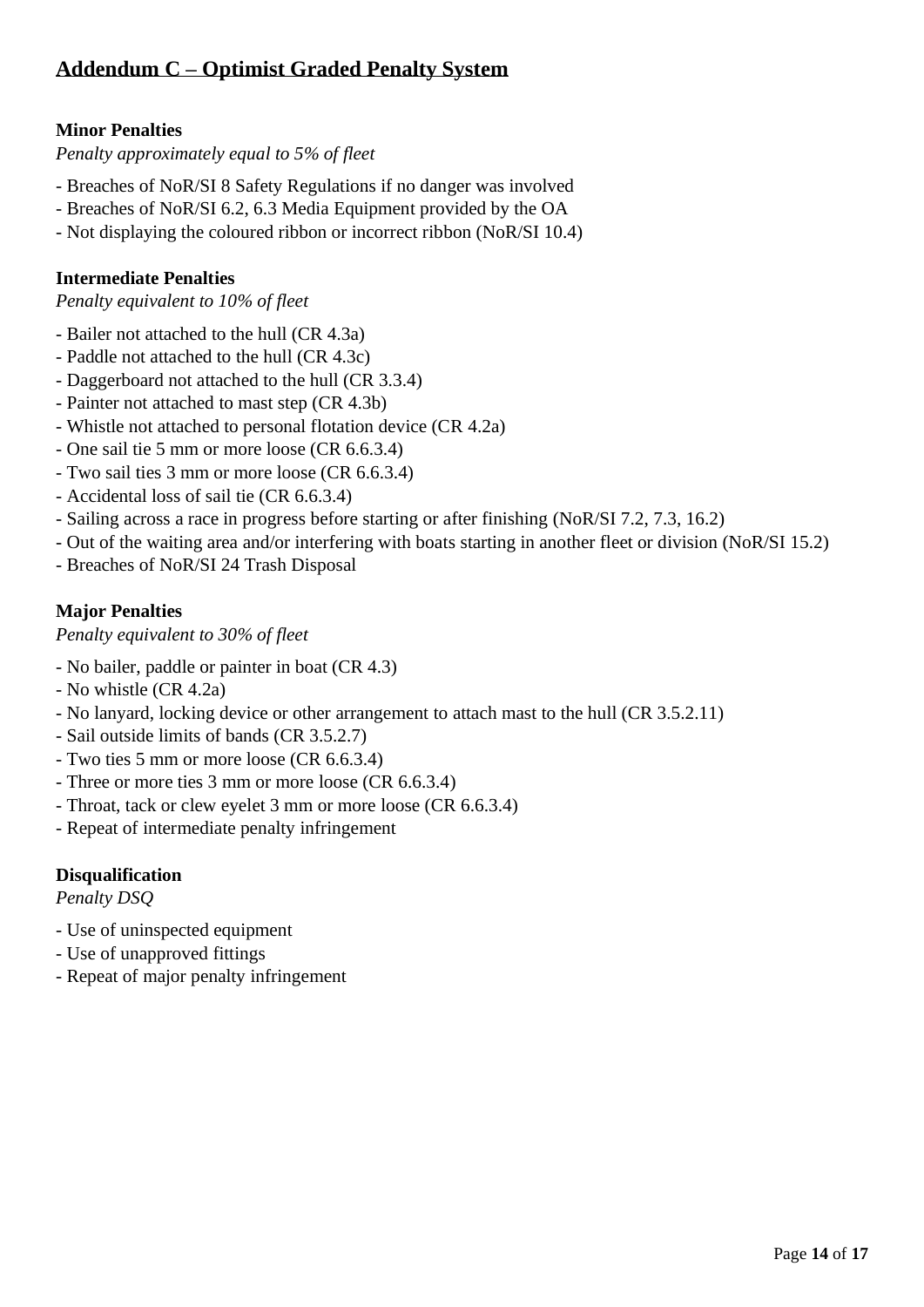## **Addendum D – Support Vessel Regulations (SVR)**

## **1. GENERAL**

- 1.1 These Support Vessel Regulations (SVR) shall apply at all times during the period of the event while support persons are at the venue, ashore or afloat on the field of play (Racing Area).
- 1.2 For the purposes of these SVR, a support vessel includes any vessel that is under the control or direction of a person who is or may provide physical or advisory support to a competitor, including the gathering of data that may be used at a later time.
- 1.3 The Organising Authority may inspect vessels at any time to ensure that they comply with these regulations, and the person responsible for the vessel shall facilitate such inspection.
- 1.4 An alleged breach of any of these SVR may be referred to the International Jury for a hearing. As a result of the hearing, the International Jury may instruct the Organising Authority to withdraw access rights such as excluding the driver or person in charge from the event or venue, with or without the option of substitution, either for a specified period or for the remainder of the event. Note also, action may be taken under RRS 69.
- 1.5 The Organising Authority may change these SVR at any time. Any changes will be posted as per NoR/SI 9.1.
- 1.6 All support vessels and their designated drivers shall register at the Race Office on the first racing day before the first race and collect a Green identification flag as per NoR/SI 23.2 which is to be conspicuously displayed at any time whilst afloat.
- 1.7 Designated drivers of all support vessels shall attend any Coach or Team Leaders meetings scheduled by the Organising Authority.
- 1.8 The person registering the support vessel shall confirm that:
	- 1.8.1 A valid insurance certificate showing proof of third-party liability coverage has been obtained; and
	- 1.8.2 Each designated driver has a motorboat-driving license recognised by a national authority appropriate to that vessel or a valid MPA Powered Pleasure-Craft Driving Licence (PPCDL).

## **2. SAILING VENUE**

- 2.1 Support vessels shall use the areas designated by the Organising Authority for launching and recovery.
- 2.2 Priority for the use of the pontoon within the harbour of the National Sailing Centre (NSC) Singapore, is reserved for official vessels designated by the Organising Authority or as stated in NoR/SI 23.1. Support vessels may use the pontoon such as loading and unloading of equipment under the permission of the Organising Authority but shall not interfere with the operations of any official vessels using the pontoon.

## **3. SAFETY**

- 3.1 Support vessels shall carry on board:
	- 3.1.1 life jackets / buoyancy aid for all passengers and the driver;
	- 3.1.2 device for making a sound signal;
	- 3.1.3 adequate anchor and tackle for conditions and depth;
	- 3.1.4 tow rope of adequate length and size
	- 3.1.5 operational engine kill cord (also known as a safety lanyard or automatic engine immobiliser);
	- 3.1.6 hand pump or bailer;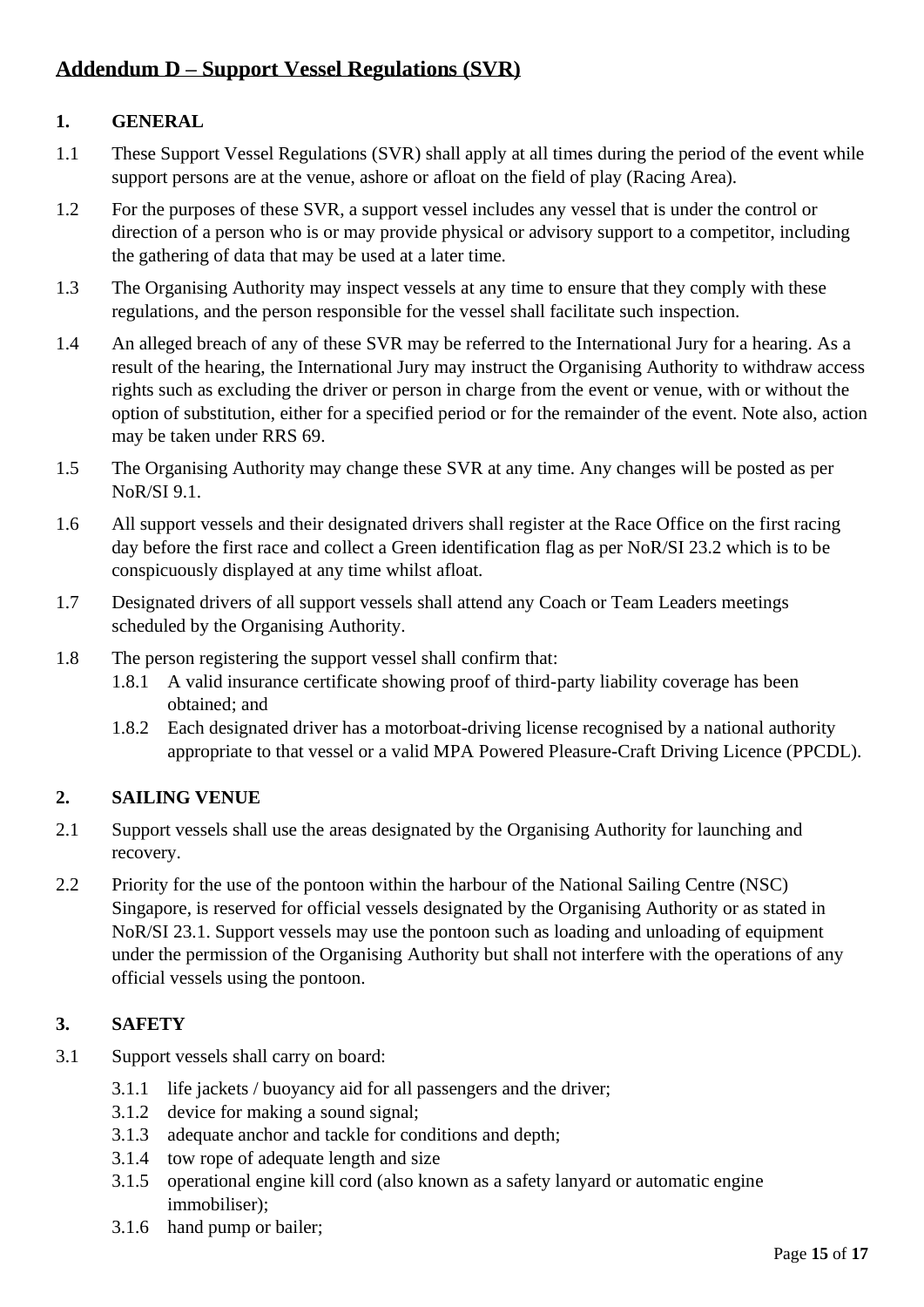- 3.1.7 any additional safety equipment required by local maritime law.
- 3.2 Support vessels or support team personnel may carry on board and use:
	- 3.2.1 electronic watch
	- 3.2.2 optimised binoculars
	- 3.2.3 GPS
	- 3.2.4 Compass
	- 3.2.5 A working VHF radio
- 3.3 Life jackets or Personal Floatation Devices shall be worn at all times when afloat. The kill cord shall be securely attached to the driver at all times when the engine is running and in gear.
- 3.4 The maximum plated / certified passenger limits for the boat shall not be exceeded.
- 3.5 At all times, support persons including the registered driver(s) of a support vessel shall comply with directions given by or under the authority of a Race Official. This includes assisting in rescue operations when requested to do so.

## **4 GENERAL RESTRICTIONS**

- 4.1 The driver(s) of a support vessel will be responsible for the control of the vessel at all times and will be held responsible for any inappropriate behaviour, dangerous actions or improper practices, or actions affecting the fairness or safety of the event.
- 4.2 Support vessels shall not leave any device, piece of equipment, buoy, marker or similar item permanently in the water. Temporary use of floating objects is allowed for current measurement. These objects shall be removed as soon as the measurement has been taken.
- 4.3 Support vessels should take particular care to minimise their wash when transiting the Course Areas.

## **5. DRONES**

The use of drone is prohibited.

## **6. SUPPORT VESSEL RESTRICTED AREAS**

- 6.1 From the time of the preparatory signal for the first fleet to start until all boats of a fleet have finished or retired or the Race Committee signals a postponement, general recall or abandonment, support vessels shall stay outside areas where boats are racing. Such areas are defined as:
	- (a) not closer than 50m to any boat racing *(except a boat in distress or requiring assistance)*;
	- (b) within 50m of the starting line and marks;
	- (c) between any boat racing and the next mark of the course;
	- (d) between the inner and outer trapezoid courses when boats are racing on both courses; *(this also applies to the Optimist Course Area where the Gold fleet may be racing between Marks 2 and 3, and the Silver fleet may be racing between Marks 1 and 4.)*
	- (e) within 50m of any mark of the course while boats are in the vicinity of that mark;
	- (f) within 50m of the finishing line and marks while boats are finishing; and
	- (g) Support vessel exclusion zone or boundary  $-50$ m outside the area where boats may be racing bounded by all racing marks. Likewise, support vessels shall not sit on the extensions of the starting line and shall stay at least 50m below the starting line before the starting signal.
- 6.2 Support vessels should proceed around the racing area in such a way to minimise the effect their wash will have on boats racing. Vessels that are motoring above five knots shall remain at least 100m from any boat racing.
- 6.3 Between sequences of races, following a general recall or when all racing for that Course Area has been postponed or abandoned, support vessels may enter the Course Area to service their